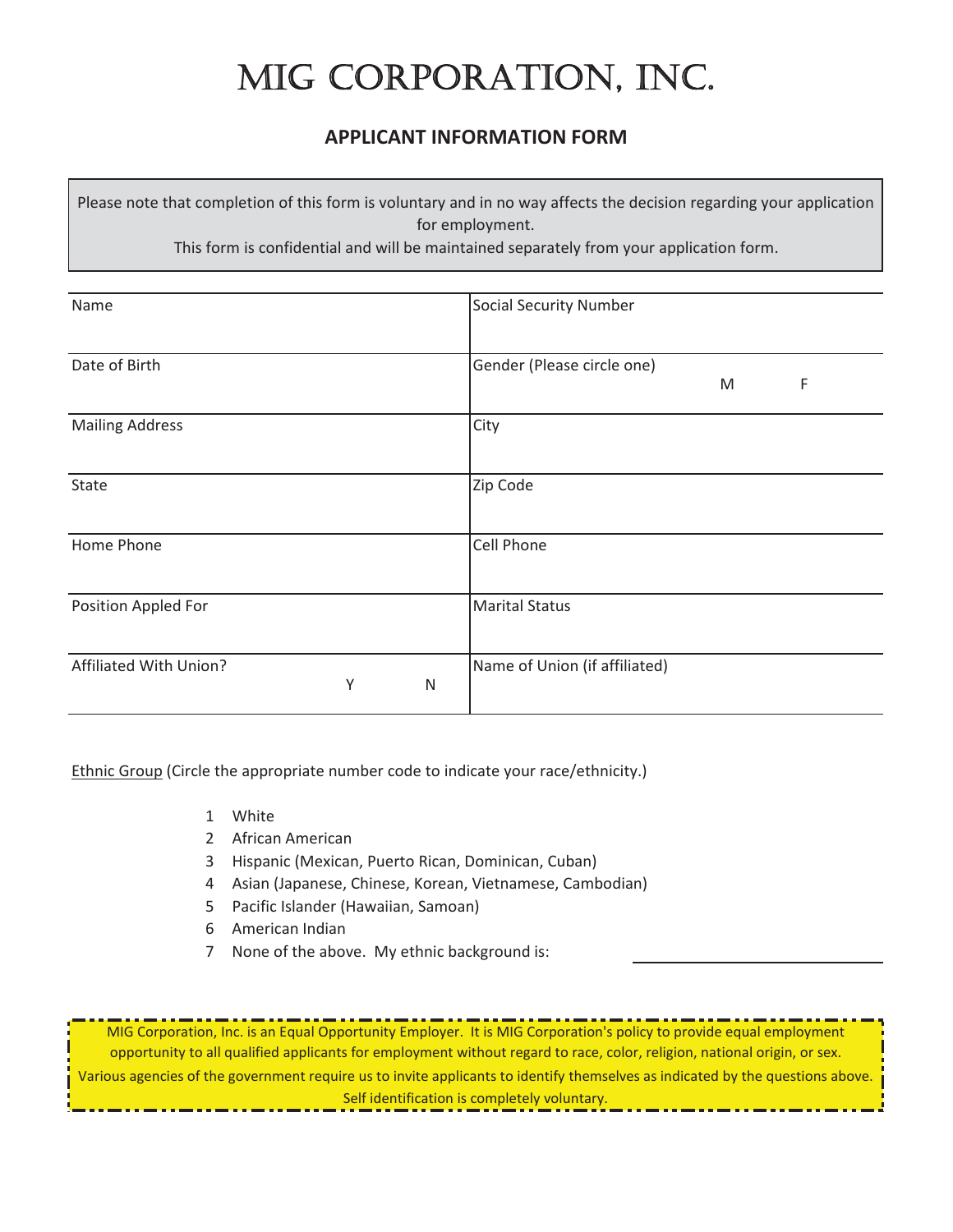## **APPLICATION FOR EMPLOYMENT**

**(Pre-Employment Questionnaire) (An Equal Opportunity Employer)**

| <b>PERSONAL INFORMATION</b>                                                                                                                                                  |               |                             |                                           |                              | <b>DATE</b>                     |             |
|------------------------------------------------------------------------------------------------------------------------------------------------------------------------------|---------------|-----------------------------|-------------------------------------------|------------------------------|---------------------------------|-------------|
|                                                                                                                                                                              |               |                             |                                           |                              | <b>SOCIAL SECURITY</b>          | 5<br>ŠΓ     |
| <b>NAME</b>                                                                                                                                                                  |               |                             |                                           |                              | <b>NUMBER</b>                   |             |
|                                                                                                                                                                              | LAST          | <b>FIRST</b>                |                                           | <b>MIDDLE</b>                |                                 |             |
| PRESENT ADDRESS                                                                                                                                                              | <b>STREET</b> | <b>CITY</b>                 |                                           | <b>STATE</b>                 | ZIP                             |             |
| PERMANENT ADDRESS                                                                                                                                                            |               |                             |                                           |                              |                                 |             |
|                                                                                                                                                                              | <b>STREET</b> | <b>CITY</b>                 |                                           | <b>STATE</b>                 | ZIP                             |             |
| PHONE NO.                                                                                                                                                                    |               | ARE YOU 18 YEARS OR OLDER?  |                                           | Yes $\square$                | No <sub>1</sub>                 |             |
| ARE YOU PREVENTED FROM LAWFULLY BECOMING EMPLOYED<br>IN THIS COUNTRY BECAUSE OF VISA OR IMMIGRATION STATUS?                                                                  |               |                             |                                           | Yes $\square$ No $\square$ . |                                 |             |
| <b>EMPLOYMENT DESIRED</b>                                                                                                                                                    |               |                             |                                           |                              |                                 |             |
| <b>POSITION</b>                                                                                                                                                              |               |                             | DATE YOU<br><b>CAN START</b>              |                              | <b>SALARY</b><br><b>DESIRED</b> |             |
| ARE YOU EMPLOYED NOW?                                                                                                                                                        |               |                             | IF SO MAY WE INQUIRE                      | OF YOUR PRESENT EMPLOYER?    |                                 | <b>FIRS</b> |
| EVER APPLIED TO THIS COMPANY BEFORE?                                                                                                                                         |               |                             | WHERE?                                    |                              | WHEN?                           |             |
| REFERRED BY                                                                                                                                                                  |               |                             |                                           |                              |                                 |             |
| <b>EDUCATION</b>                                                                                                                                                             |               | NAME AND LOCATION OF SCHOOL | *NO OF<br><b>YEARS</b><br><b>ATTENDED</b> | *DID YOU<br>GRADUATE?        | <b>SUBJECTS STUDIED</b>         |             |
| <b>GRAMMAR SCHOOL</b>                                                                                                                                                        |               |                             |                                           |                              |                                 |             |
| <b>HIGH SCHOOL</b>                                                                                                                                                           |               |                             |                                           |                              |                                 | MIDDLE      |
| <b>COLLEGE</b>                                                                                                                                                               |               |                             |                                           |                              |                                 |             |
| TRADE, BUSINESS OR<br>CORRESPONDENCE<br>SCHOOL                                                                                                                               |               |                             |                                           |                              |                                 |             |
| <b>GENERAL</b><br>SUBJECTS OF SPECIAL STUDY OR RESEARCH WORK                                                                                                                 |               |                             |                                           |                              |                                 |             |
| <b>SPECIAL SKILLS</b>                                                                                                                                                        |               |                             |                                           |                              |                                 |             |
| ACTIVITIES: (CIVIC ATHLETIC ETC.)<br>EXCLUDE ORGANIZATIONS, THE NAME OF WHICH INDICATES THE RACE, CREED. SEX. AGE, MARITAL STATUS, COLOR OR NATION OF ORIGIN OF ITS MEMBERS. |               |                             |                                           |                              |                                 |             |
| <b>U. S MILITARY OR</b><br><b>NAVAL SERVICE</b>                                                                                                                              |               | <b>RANK</b>                 |                                           | PRESENT MEMBERSHIP IN        | NATIONAL GUARD OR RESERVES      |             |
|                                                                                                                                                                              |               |                             |                                           |                              |                                 |             |

MIG Corporation, Inc. is an Equal Opportunity Employer. It is MIG Corporation's policy to provide equal employment opportunity to all qualified applicants for employment without regard to race, color, religion, national origin, or sex.